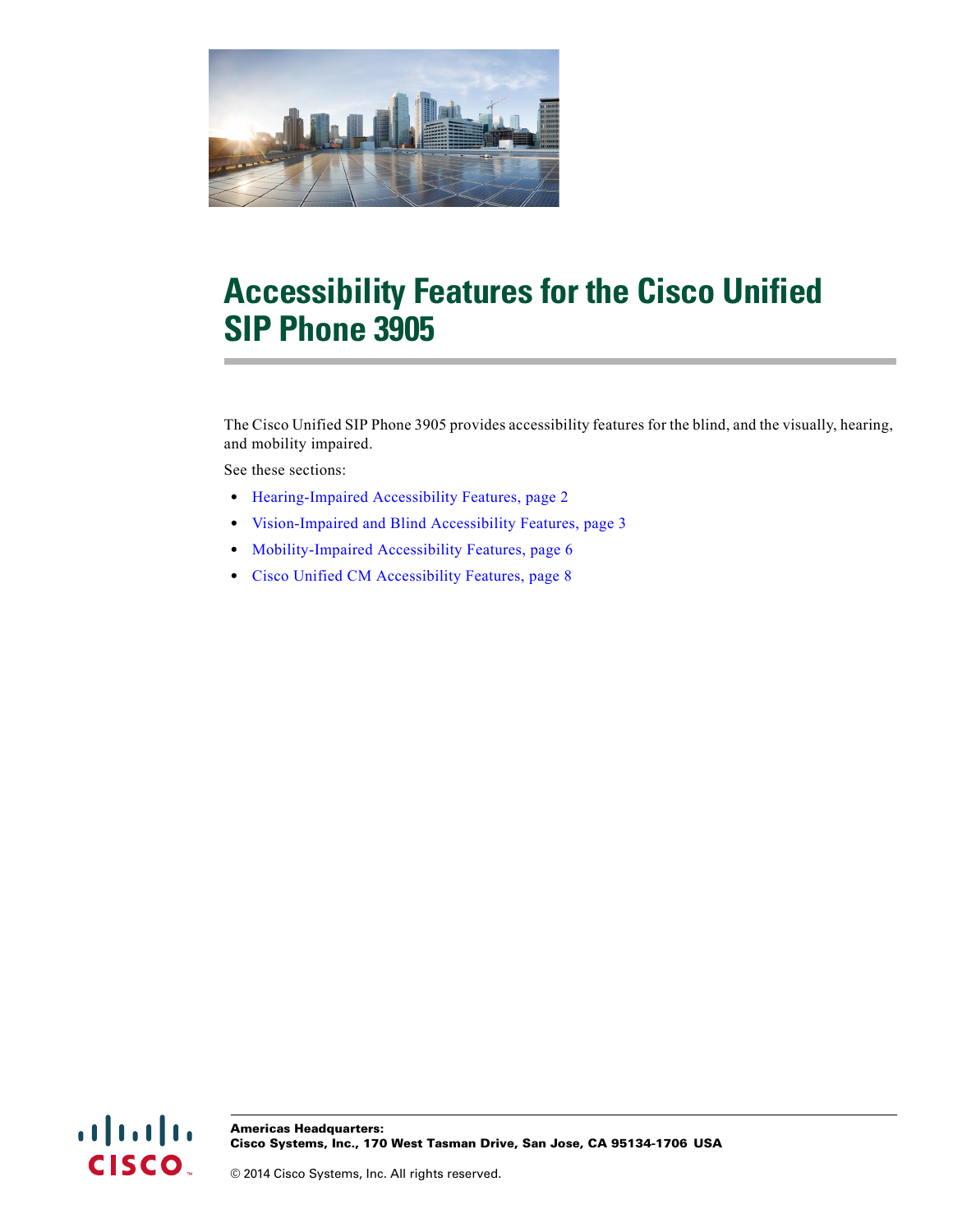## <span id="page-1-0"></span>**Hearing-Impaired Accessibility Features**

This section describes the accessibility features for the hearing impaired.

[Figure 1](#page-1-1) shows the standard features on the Cisco Unified SIP Phone 3905 for hearing impaired users.

<span id="page-1-1"></span>*Figure 1 Hearing-Impaired Features—Cisco Unified SIP Phone 3905*



The Hearing-Impaired features are described in the following table.

| Table 1 | <b>Hearing-Imparied Accessibility Features</b> |
|---------|------------------------------------------------|
|         |                                                |

| <b>Item</b>  | <b>Accessibility</b><br><b>Feature</b> | Description                                                                                                                                                                                                                                                        |
|--------------|----------------------------------------|--------------------------------------------------------------------------------------------------------------------------------------------------------------------------------------------------------------------------------------------------------------------|
| 1            | Light strip                            | Indicates an incoming call (flashing red) or a new voice message (steady<br>red).                                                                                                                                                                                  |
| $\mathbf{2}$ | Speakerphone<br>button                 | Selects the speakerphone as the default audio path and initiates a new call,<br>retrieves an incoming call and ends a call. The speakerphone audio path<br>does not change until a new default audio path is selected (for example,<br>by picking up the handset). |
|              | Adjustable volume                      | Controls the handset and speakerphone volume (off hook) and the ringer<br>volume (on hook).                                                                                                                                                                        |
|              | Mute button                            | Toggles the microphone on or off.                                                                                                                                                                                                                                  |

1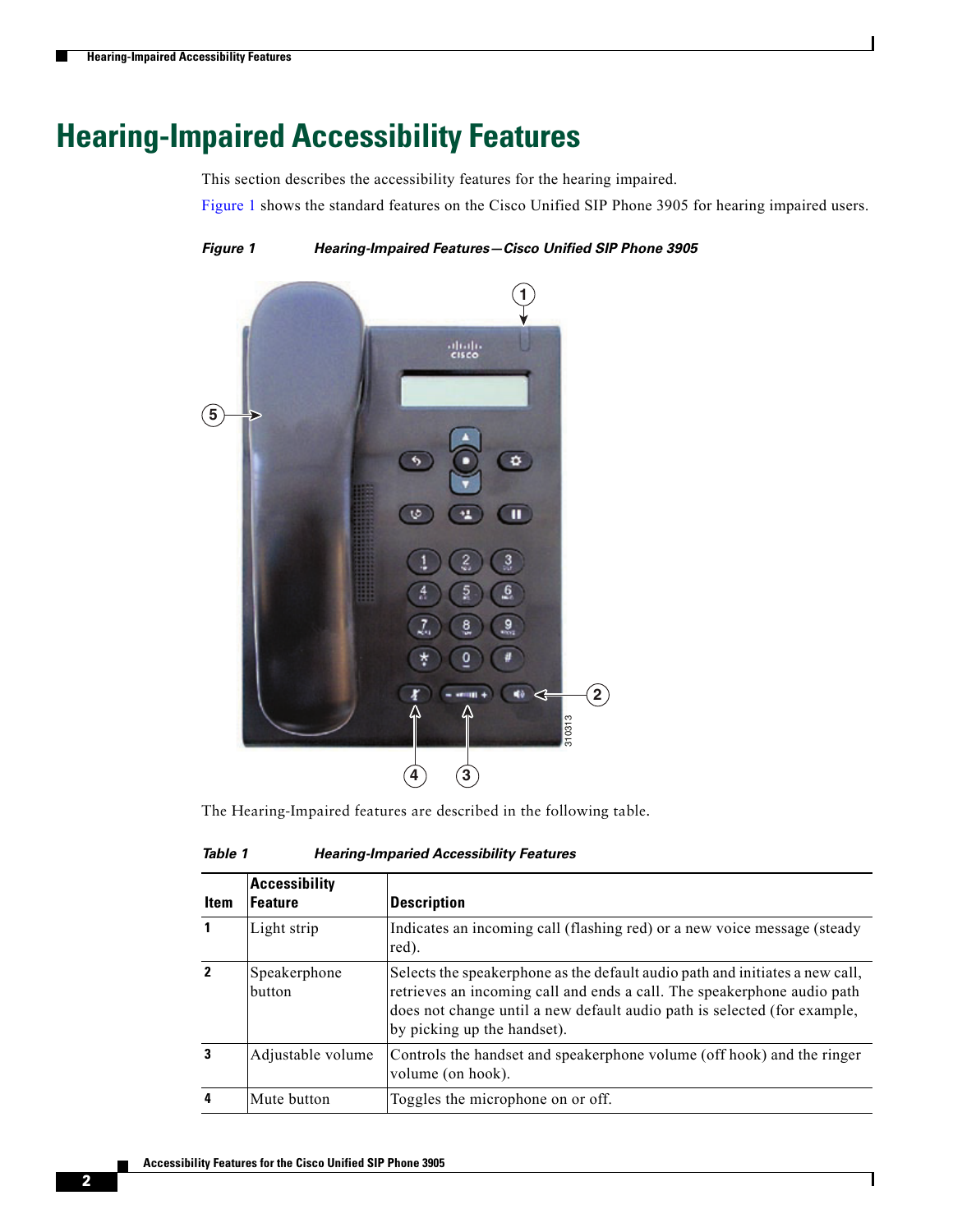| <b>Item</b>                     | <b>Accessibility</b><br><b>Feature</b> | <b>Description</b>                                                                                                                                                     |
|---------------------------------|----------------------------------------|------------------------------------------------------------------------------------------------------------------------------------------------------------------------|
| 5                               | Inline-amplifier<br>support (handset)  | Cisco Unified IP Phone handsets support third-party inline amplifiers that<br>you attach to the handset and cord and that sit between the handset and<br>the IP Phone. |
|                                 |                                        | Cisco Unified IP Phones support the following third-party inline<br>amplifiers:                                                                                        |
|                                 |                                        | Clarity HA-40 Inline Amplifier for Corded Phone<br>٠                                                                                                                   |
|                                 |                                        | Plantronics EHA40 Inline Amplifier<br>٠                                                                                                                                |
| Hearing aid<br>compatible (HAC) |                                        | Cisco Unified IP Phone handsets support the following accessibility<br>features, products and requirements:                                                            |
|                                 | handset                                | Hearing aids<br>٠                                                                                                                                                      |
|                                 |                                        | Magnetic coupling of the hearing aids                                                                                                                                  |
|                                 |                                        | Federal Communications Commission (FCC) loudness requirements<br>٠<br>for the Americans with Disabilities Act (ADA)                                                    |
|                                 |                                        | Section 508 loudness requirements, which are achieved by using<br>industry-standard inline handset amplifiers                                                          |
|                                 | Acoustic coupled                       | Cisco Unified IP Phones support the following TTY and TDD features:                                                                                                    |
|                                 | TTY and TDD<br>support (handset)       | Acoustic or direct connect TTYs<br>٠                                                                                                                                   |
|                                 |                                        | Real-time text transmission over phone lines<br>٠                                                                                                                      |
|                                 |                                        | Hearing and voice carryover phones (HCO/VCO)<br>٠                                                                                                                      |
|                                 |                                        | VoIP network operating at G.711                                                                                                                                        |
|                                 |                                        | For information about setting up TTY, contact your system administrator.                                                                                               |

You can also access the following features:

- Adjustable Footstand. You can adjust the footstand from flat to 60 degrees to easily see the phone screen and to access the buttons and keys.
- **•** Dedicated headset jack that enables the auto-answer function. You can use a dedicated headset jack that enables auto-answer feature support on either the speakerphone or headset. Incoming calls are then automatically connected.

Cisco Unified IP Phones provide an interface for third-party accessibility applications that support the following features:

**•** Paging

 $\mathbf I$ 

- **•** Visual notification
- Ability to provide single number services to support Video Relay, Text Relay, TTY Traffic or voice services

For more information about third-party applications, contact your system administrator.

## <span id="page-2-0"></span>**Vision-Impaired and Blind Accessibility Features**

This section describes the accessibility features for the vision impaired and blind.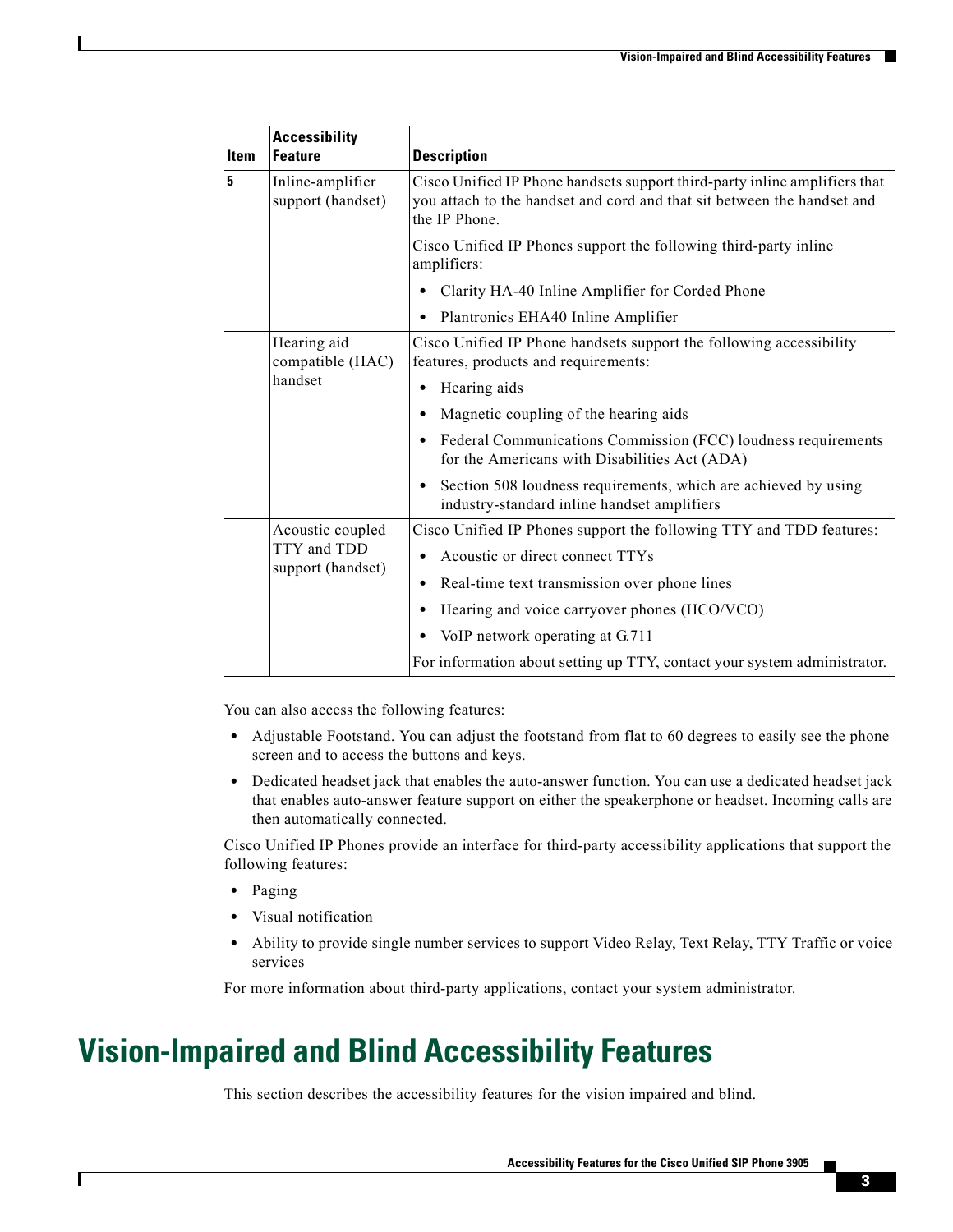

[Figure 2](#page-3-0) shows the features that are supported on the Cisco Unified SIP Phone 3905.

<span id="page-3-0"></span>*Figure 2 Vision-Impaired and Blind Accessibility Features—Cisco Unified SIP Phone 3905*

The Vision-Impaired and Blind Accessibility features are described in the following table.

| <b>Item</b> | <b>Accessibility</b><br>Feature | <b>Description</b>                                                                                   |
|-------------|---------------------------------|------------------------------------------------------------------------------------------------------|
|             | Phone screen                    | Shows information about your phone such as directory number, active call,<br>and phone menu listing. |
|             | Light strip                     | Indicates an incoming call (flashing red) or new voice message (steady<br>red).                      |

 $\mathsf I$ 

*Table 2 Vision-Impaired and Blind Accessibility Features*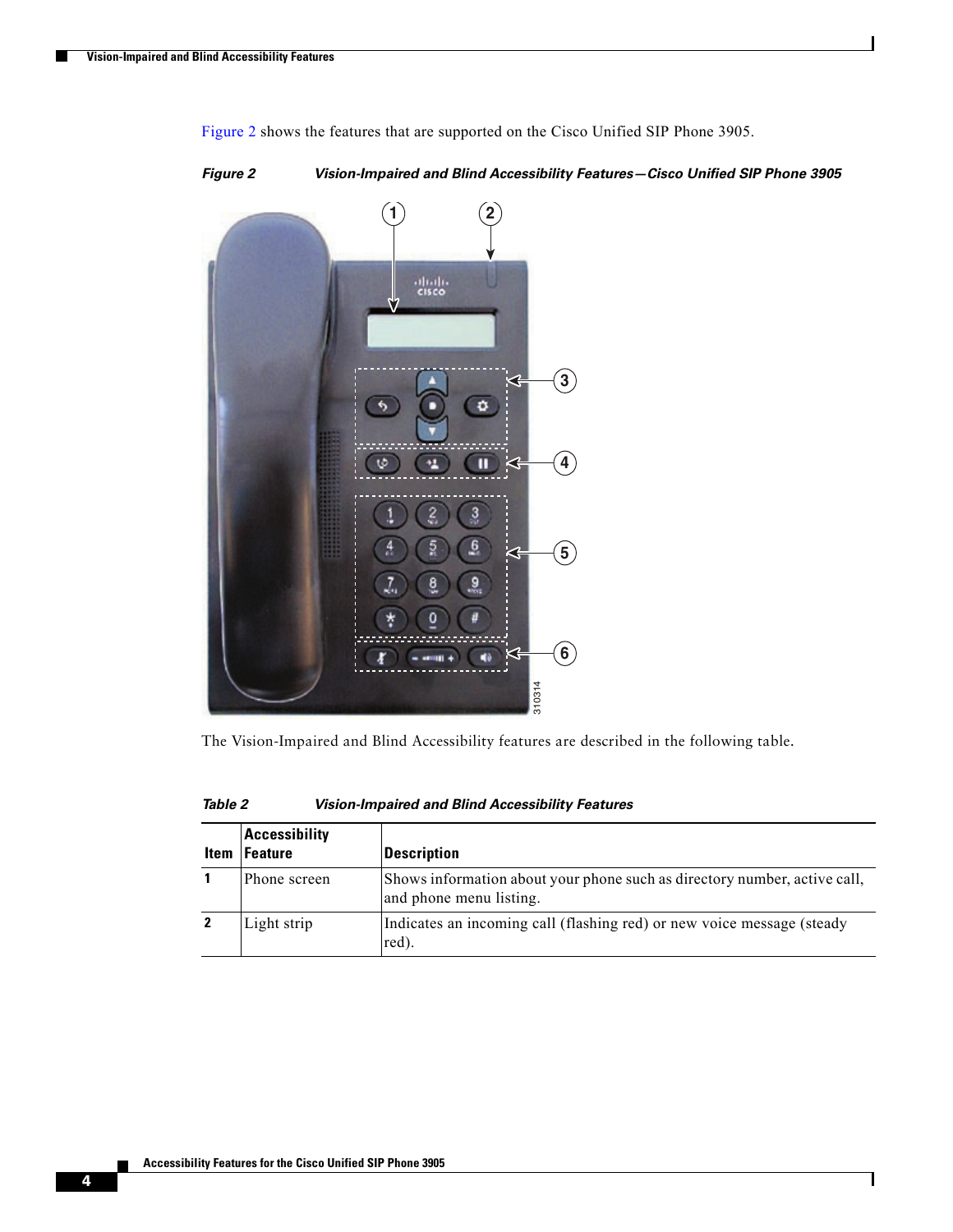|              | <b>Accessibility</b>                                 |                                                                                                                                                                                                                                                                                                                                       |  |
|--------------|------------------------------------------------------|---------------------------------------------------------------------------------------------------------------------------------------------------------------------------------------------------------------------------------------------------------------------------------------------------------------------------------------|--|
| <b>Item</b>  | <b>Feature</b>                                       | <b>Description</b>                                                                                                                                                                                                                                                                                                                    |  |
| $\mathbf{3}$ | Back button,<br>Navigation bar and<br>Select/Feature | Located below the LCD, the Navigation bar and Select button are in the<br>center of the cluster, with the Back button on the left and the Applications<br>button on the right.                                                                                                                                                        |  |
|              | button, and<br>Application button                    | The Navigation bar allows you to scroll through menus and highlight items.<br>The Select button allows you to select a highlighted item.                                                                                                                                                                                              |  |
|              |                                                      | When the phone is off hook, the Select button functions as the Feature<br>button. You can access these features:                                                                                                                                                                                                                      |  |
|              |                                                      | Call Forward All: Allows you to forward a call                                                                                                                                                                                                                                                                                        |  |
|              |                                                      | Voicemail: Allows you to access voice messages                                                                                                                                                                                                                                                                                        |  |
|              |                                                      | Call Pickup: Allows you to answer a call that is ringing on a<br>co-worker's phone                                                                                                                                                                                                                                                    |  |
|              |                                                      | Group Call Pickup: Allows you to answer a call that is ringing in<br>another call group                                                                                                                                                                                                                                               |  |
| 4            | Large buttons to                                     | Located above the keypad, three large buttons provide easy access to:                                                                                                                                                                                                                                                                 |  |
|              | access Redial,<br>Transfer and Hold                  | Redial<br>$\bullet$                                                                                                                                                                                                                                                                                                                   |  |
|              |                                                      | Transfer<br>$\bullet$                                                                                                                                                                                                                                                                                                                 |  |
|              |                                                      | Hold                                                                                                                                                                                                                                                                                                                                  |  |
|              |                                                      | The Redial button is on the left, the Transfer button is in the center, and the<br>Hold button on the right.                                                                                                                                                                                                                          |  |
| 5            | Standard 12-key<br>layout                            | Cisco Unified IP Phone keypads provide standard 12-key layout, which<br>enables users to use existing or familiar key positions and includes a nib on<br>Key 5.                                                                                                                                                                       |  |
| 6            | Large buttons to<br>access Mute,<br>Volume, and      | This cluster of buttons is located below the keypad. The Volume rocker key<br>is in the center, with the Mute button on the left and the Speakerphone<br>button on the right.                                                                                                                                                         |  |
|              | Speakerphone                                         | Use the Mute button to turn the microphone on and off.                                                                                                                                                                                                                                                                                |  |
|              |                                                      | Use the Speakerphone button to turn the speakerphone on and off. Selects<br>the speakerphone as the default audio path and initiates a new call, picks<br>up an incoming call, or ends a call. The speakerphone audio path does not<br>change until a new default audio path is selected (for example, by picking<br>up the handset). |  |
|              |                                                      | Use the Volume rocker key to increase or decrease the volume of the<br>ringing or the sound through the handset, headset, or speakerphone. Press<br>the right side of the key to increase the volume. Press the left side of the<br>key to decrease the volume.                                                                       |  |

You can also access the following features:

 $\Gamma$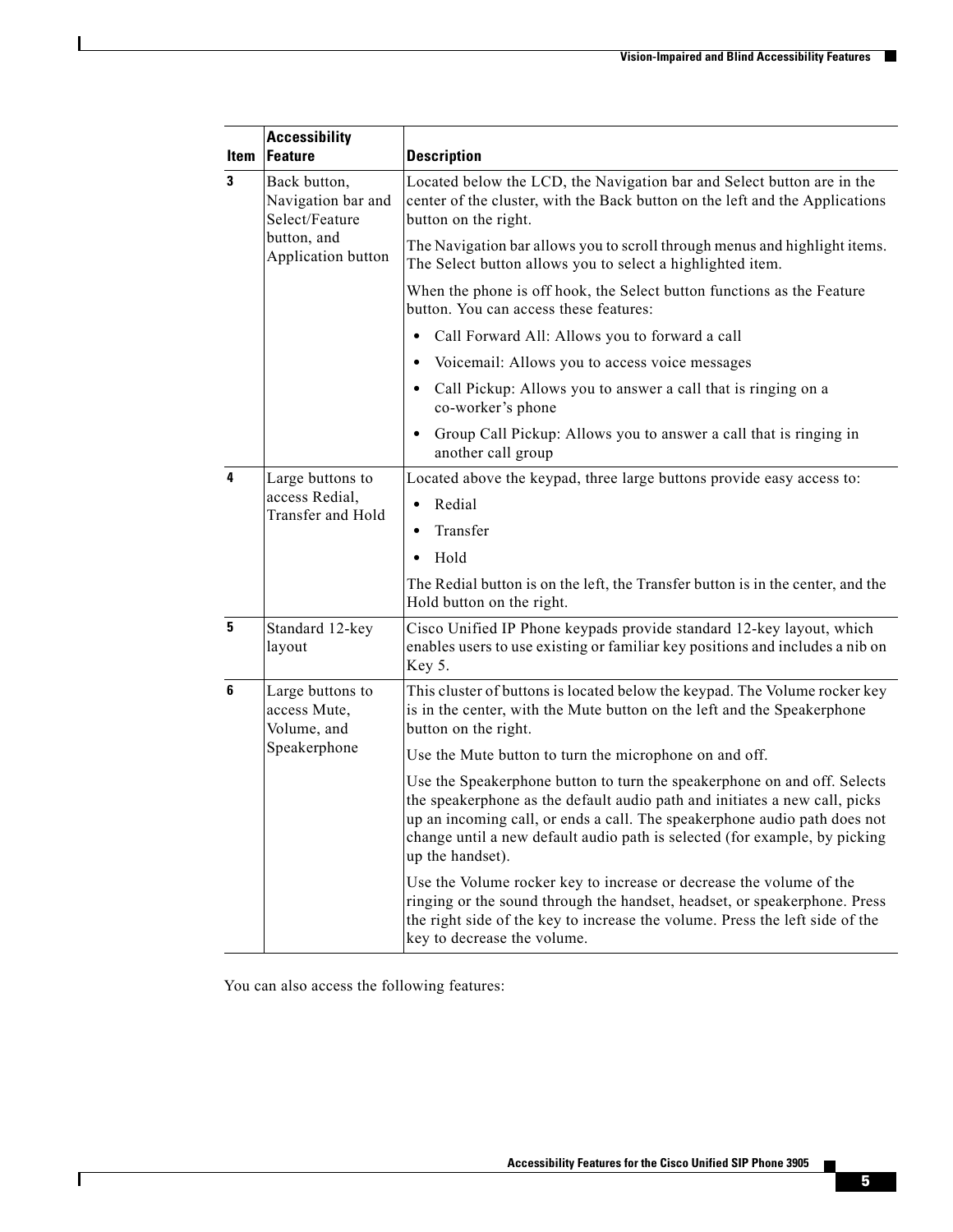- **•** Adjustable Footstand. You can adjust the footstand from flat to 60 degrees to easily see the phone screen and to access the buttons and keys.
- **•** Dedicated headset jack that enables the auto-answer function. You can use a dedicated headset jack that enables auto-answer feature support on either the speakerphone or headset. Incoming calls are then automatically connected after a ring or two.

Cisco Unified SIP Phone 3905 provides an interface for third-party accessibility applications such as Tenacity accessaphone.

Tenacity accessaphone (AAP) is an assistive technology to the Cisco Unified IP Phones. Through the telephony application programming interface (TAPI) and the computer technology integration (CTI) plug-in, AAP enhances the ability to monitor and control the functions of the Cisco endpoint. Core enhancements are full access through the keyboard and text-to-speech.

The AAP technology provides audible notification of the incoming caller ID, full access of call history information, status of the phone and more. Information about Tenacity is available from the company website ([www.tenacitycorp.com](http://www.tenacitycorp.com)).

Ι

For more information about third-party applications, contact your system administrator.

#### <span id="page-5-0"></span>**Mobility-Impaired Accessibility Features**

This section describes the accessibility features for the mobility impaired.

[Figure 3](#page-6-0) shows the features that are supported on the Cisco Unified SIP Phone 3905.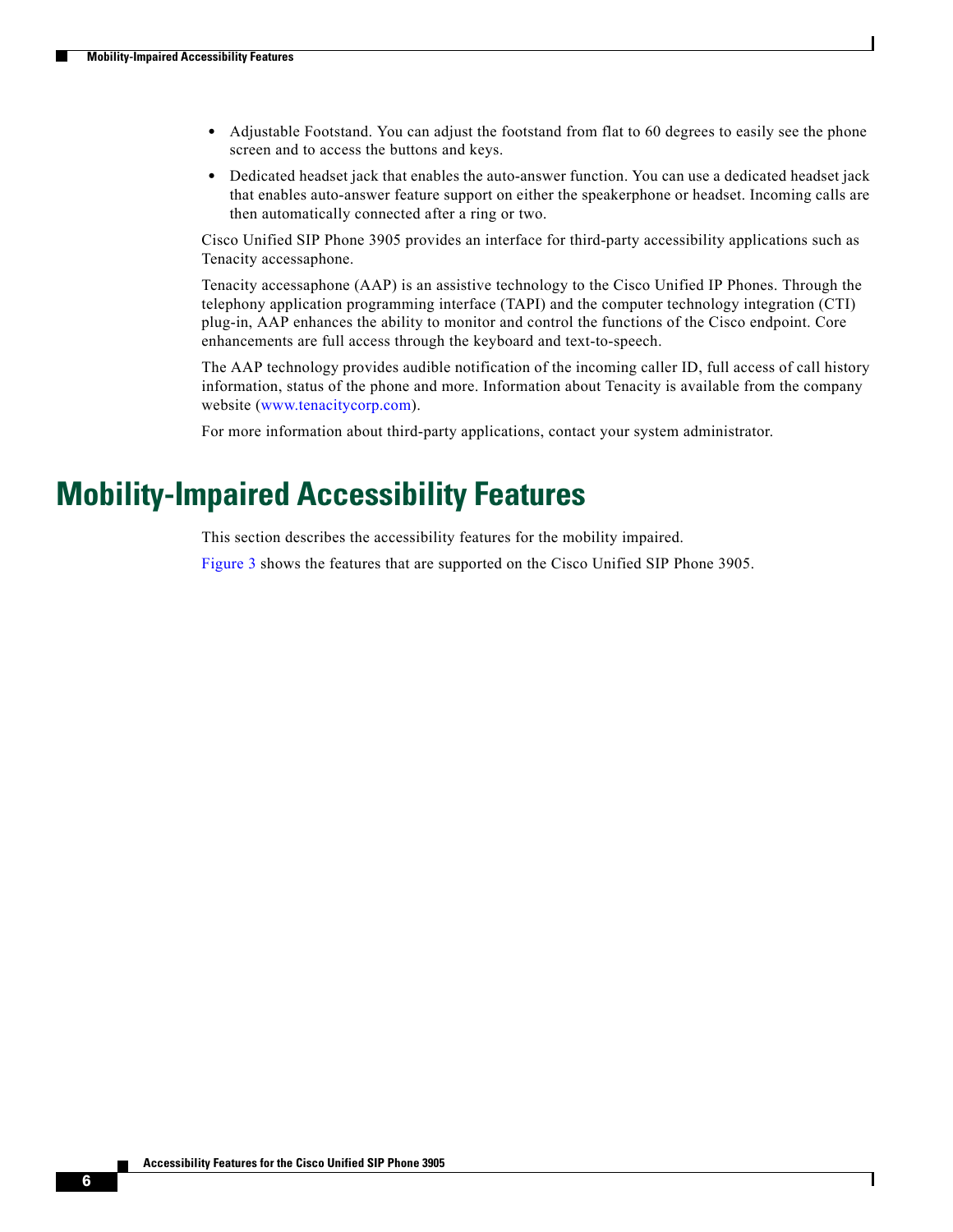<span id="page-6-0"></span>

*Figure 3 Mobility-Impaired Features—Cisco Unified SIP Phone 3905*

The Mobility-Impaired features are described in the following table.

*Table 3 Mobility-Impaired Accessibility Features*

 $\mathbf{I}$ 

| <b>Accessibility</b><br><b>Feature</b><br><b>Description</b><br>Item |                                                |                                                                                                                                          |
|----------------------------------------------------------------------|------------------------------------------------|------------------------------------------------------------------------------------------------------------------------------------------|
| 1                                                                    | Navigation bar and<br>Select/Feature<br>button | The navigation bar allows you to scroll through menus and highlight<br>items. The Select button allows you to select a highlighted item. |
|                                                                      |                                                | When the phone is off hook, the Select button functions as the Feature<br>button. You can access these features:                         |
|                                                                      |                                                | Call Forward All: Allows you to forward a call                                                                                           |
|                                                                      |                                                | Voicemail: Allows you to access voice messages                                                                                           |
|                                                                      |                                                | Call Pickup: Allows you to answer a call that is ringing on a<br>co-worker's phone                                                       |
|                                                                      |                                                | Group Call Pickup: Allows you to answer a call that is ringing in<br>another call group                                                  |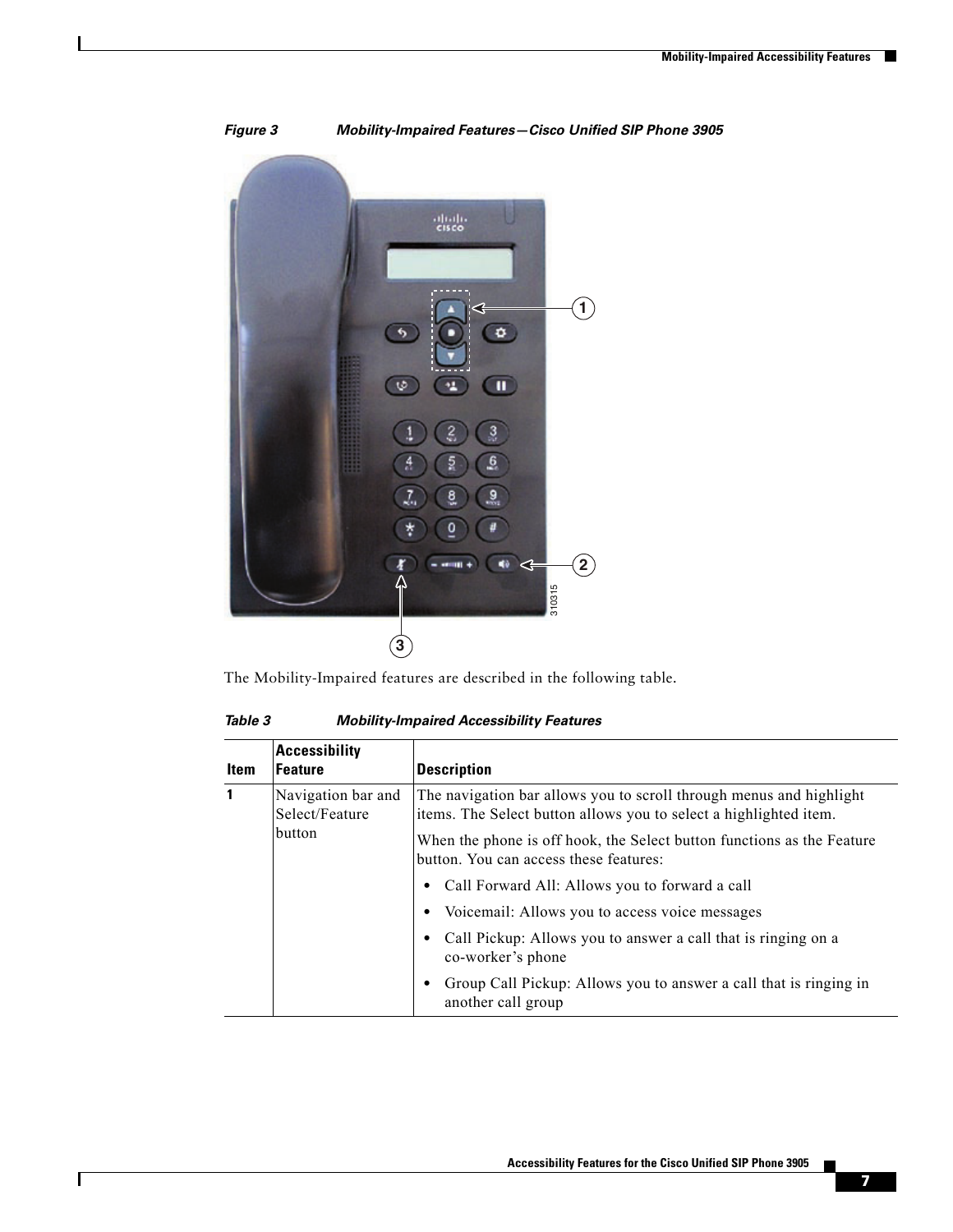| Item | <b>Accessibility</b><br><b>Feature</b> | <b>Description</b>                                                                                                                                                                                                                                                |
|------|----------------------------------------|-------------------------------------------------------------------------------------------------------------------------------------------------------------------------------------------------------------------------------------------------------------------|
|      | Speakerphone<br>button                 | Selects the speakerphone as the default audio path and initiates a new<br>call, picks up an incoming call, or ends a call. The speakerphone audio<br>path does not change until a new default audio path is selected (for<br>example, by picking up the handset). |
|      | Mute button                            | Toggles the microphone on or off.                                                                                                                                                                                                                                 |

You can also access the following features:

- **•** Adjustable Footstand. You can adjust the footstand from flat to 60 degrees to easily see the phone screen and to access the buttons and keys.
- **•** Dedicated headset jack that enables the auto-answer function. You can use a dedicated headset jack that enables auto-answer feature support on either the speakerphone or headset. Incoming calls are then automatically connected after a ring or two.

#### <span id="page-7-0"></span>**Cisco Unified CM Accessibility Features**

[Table 4](#page-7-1) provides information on the Cisco Unified Communications Manager (Cisco Unified CM) accessibility features.

 $\mathbf I$ 

<span id="page-7-1"></span>

| Table 4 | <b>Cisco Unified Communications Manager Accessibility Features</b> |  |  |
|---------|--------------------------------------------------------------------|--|--|
|         |                                                                    |  |  |

| <b>Accessibility Feature</b>     | <b>Description</b>                                                                                                                                                                                                                                                                                                                                                                                                                                                                                                                                                                                                                                                                                                                                                                   | <b>Configuration</b><br><b>Requirements</b>                                                                                                 | <b>For More</b><br><b>Information</b>                                                                           |
|----------------------------------|--------------------------------------------------------------------------------------------------------------------------------------------------------------------------------------------------------------------------------------------------------------------------------------------------------------------------------------------------------------------------------------------------------------------------------------------------------------------------------------------------------------------------------------------------------------------------------------------------------------------------------------------------------------------------------------------------------------------------------------------------------------------------------------|---------------------------------------------------------------------------------------------------------------------------------------------|-----------------------------------------------------------------------------------------------------------------|
| Programmable Line<br>Keys (PLKs) | Users can use the line buttons (the buttons to the right of<br>the phone screen) to initiate, answer, or switch to a call on<br>a particular line. A limited number of features, such as<br>speed dial, extension mobility, privacy, BLF speed dial,<br>DND, and Service URLs, get assigned to these buttons.<br>The PLK feature expands the features that can be assigned<br>to the line buttons to include those that softkeys normally<br>control; for example New Call, Call Back, End Call, and<br>Forward All. When these features are configured on the<br>line buttons, they are always visible, so you can have a<br>"hard" New Call key.<br>Users can access features easily that may be assigned to<br>softkeys normally, which can be too small and difficult<br>to use. | Standard on all Cisco<br>Unified IP Phones;<br>configuration is<br>required.<br>Your system<br>administrator assigns<br>PLKs to your phone. | See the <i>Cisco</i><br>Unified SIP Phone<br>3905 User Guide<br>for Cisco Unified<br>Communications<br>Manager. |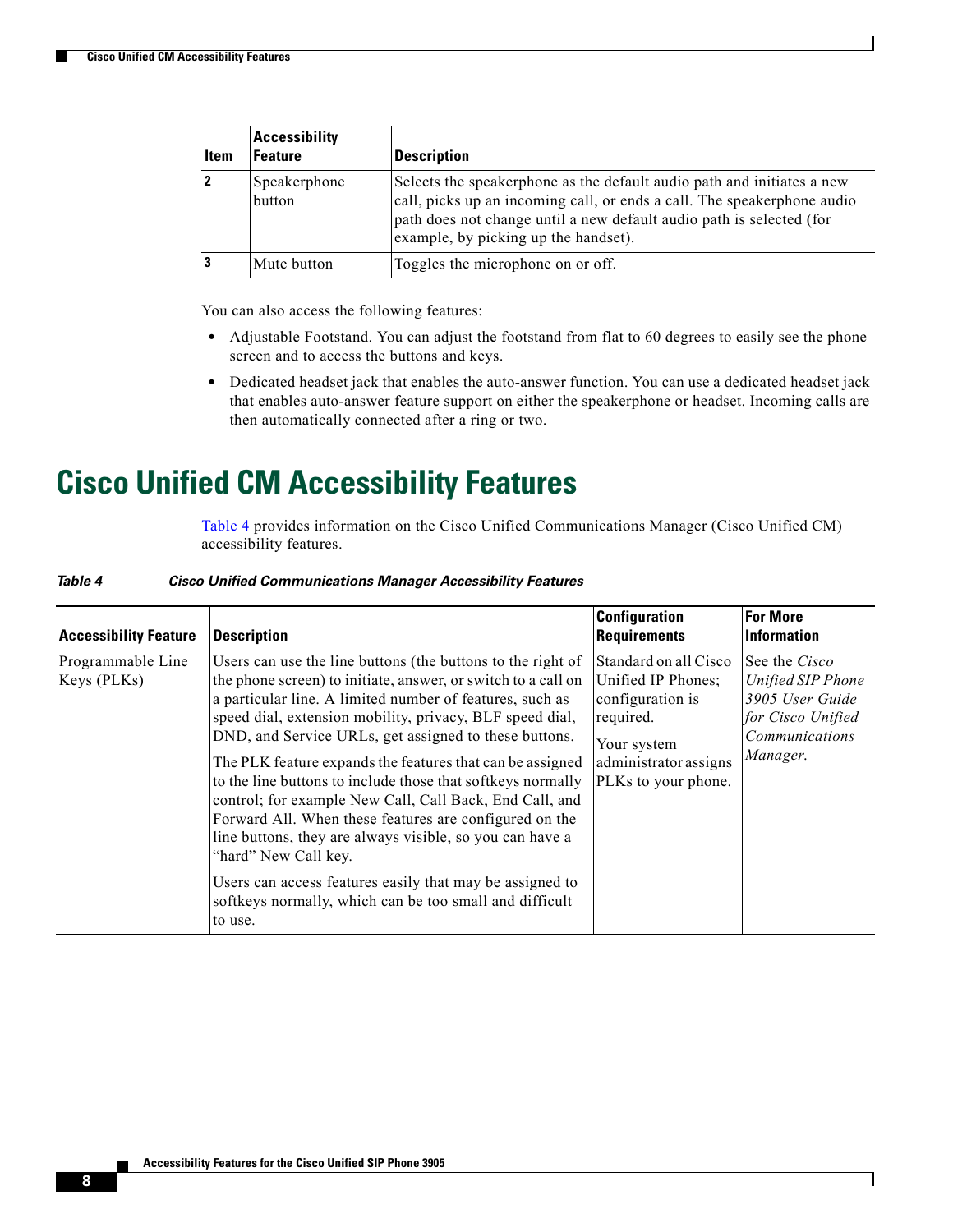| <b>Accessibility Feature</b>                                                                                                   | <b>Description</b>                                                                                                                                                                                                                                                                                                                                                                                                                                                                                       | <b>Configuration</b><br><b>Requirements</b>                                                                                                           | <b>For More</b><br><b>Information</b>                                                                           |
|--------------------------------------------------------------------------------------------------------------------------------|----------------------------------------------------------------------------------------------------------------------------------------------------------------------------------------------------------------------------------------------------------------------------------------------------------------------------------------------------------------------------------------------------------------------------------------------------------------------------------------------------------|-------------------------------------------------------------------------------------------------------------------------------------------------------|-----------------------------------------------------------------------------------------------------------------|
| Audible Message<br>Waiting Indicator<br>(AMWI)                                                                                 | The Cisco Unified SIP Phone 3905 can send a<br>line-specific stutter dial tone when a voice message is<br>waiting on the phone. Users hear it only when using the<br>line with the waiting messages. When the user goes off<br>hook (on the line for which a voice message has been<br>left), the stutter dial tone is heard.<br>Users can change the audible voice-message indicator<br>setting by logging in to their User Options web pages<br>(Cisco Unified CM 9.1 and earlier) or Self Care Portal | Standard on all<br>Cisco Unified<br>IP Phones.<br>Configuration is<br>required:<br>System<br>$\bullet$<br>administrator<br>Cisco Unified<br>$\bullet$ | See the Cisco<br>Unified SIP Phone<br>3905 User Guide<br>for Cisco Unified<br>Communications<br>Manager.        |
|                                                                                                                                | (Cisco Unified CM 10.0 and later), and changing the<br>audible message-indicator setting to On or Off.                                                                                                                                                                                                                                                                                                                                                                                                   | CM User<br>Options or Self<br>Care Portal                                                                                                             |                                                                                                                 |
| Do Not Disturb (Alert<br>and Reject)                                                                                           | The system administrator configures the phone to turn on<br>all audible and visual notifications, turn on ringer only, or<br>to choose the type of alert a phone should play for<br>incoming calls.                                                                                                                                                                                                                                                                                                      | Standard on all<br>Cisco Unified<br>IP Phones.<br>Configuration<br>is required.                                                                       | See the Cisco<br>Unified SIP Phone<br>3905 User Guide<br>for Cisco Unified<br>Communications<br>Manager.        |
| Busy Lamp Field                                                                                                                | Users can use the Busy Lamp Field (BLF) feature to<br>monitor the call state of a directory number associated<br>with a speed-dial button, call log, or directory listing on<br>the phone.                                                                                                                                                                                                                                                                                                               | Standard on all Cisco<br>Unified IP Phones.<br>Configuration<br>is required.                                                                          | See the Cisco<br><b>Unified SIP Phone</b><br>3905 User Guide<br>for Cisco Unified<br>Communications<br>Manager. |
|                                                                                                                                | In addition, users can use BLF pickup to monitor<br>incoming calls on a directory number.                                                                                                                                                                                                                                                                                                                                                                                                                |                                                                                                                                                       |                                                                                                                 |
|                                                                                                                                | When the DN receives an incoming call, the system alerts<br>the monitoring user, who can then pick up the call.                                                                                                                                                                                                                                                                                                                                                                                          |                                                                                                                                                       |                                                                                                                 |
| User Options web<br>pages (Cisco Unified<br>CM 9.1 and earlier) or<br>Self Care Portal<br>(Cisco Unified CM<br>10.0 and later) | The Cisco Unified SIP Phone 3905 is a network device<br>that enables users to do the following:                                                                                                                                                                                                                                                                                                                                                                                                          | Standard on all Cisco<br>Unified IP Phones.                                                                                                           | See the Cisco<br>Unified SIP Phone<br>3905 User Guide<br>for Cisco Unified<br>Communications<br>Manager.        |
|                                                                                                                                | Share information with other network devices in their<br>$\bullet$<br>company, including their personal computer.                                                                                                                                                                                                                                                                                                                                                                                        | Configuration<br>is required.                                                                                                                         |                                                                                                                 |
|                                                                                                                                | Use their computer to log in to their Cisco Unified<br>$\bullet$<br>CM User Options web pages or Self Care Portal,<br>where they can subscribe to services, set up speed<br>dial and call forwarding numbers, configure ring<br>settings, and create a personal address book.                                                                                                                                                                                                                            |                                                                                                                                                       |                                                                                                                 |

| Table 4 |  | <b>Cisco Unified Communications Manager Accessibility Features</b> |  |
|---------|--|--------------------------------------------------------------------|--|
|---------|--|--------------------------------------------------------------------|--|

© 2014 Cisco Systems, Inc. All rights reserved.

 $\overline{\phantom{a}}$ 

Cisco and the Cisco logo are trademarks or registered trademarks of Cisco and/or its affiliates in the U.S. and other countries. To view a list of Cisco trademarks, go to this URL: [www.cisco.com/go/trademarks](http://www.cisco.com/go/trademarks). Third-party trademarks mentioned are the property of their respective owners. The use of the word partner does not imply a partnership relationship between Cisco and any other company. (1110R)